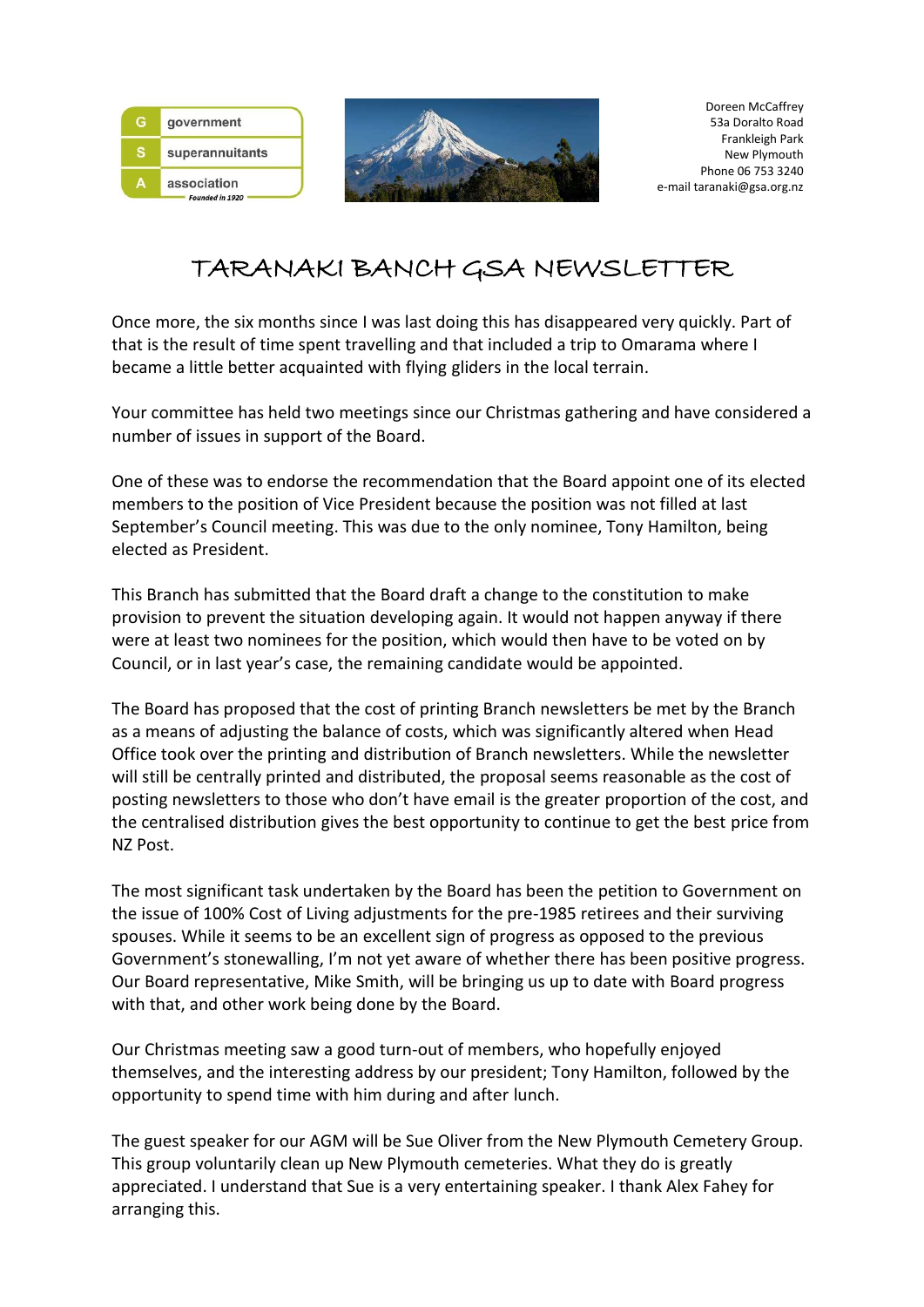The Committee has now received enough interest from South Taranaki members to commit to a trip to Hawera on Wednesday 24th July for a lunch meeting at the South Taranaki Club. A bus is being organised to leave from the TSB Stadium and the maximum cost per person will be \$15.00 each. The actual cost will depend on the level of interest and the final decision for this will be made by the committee after 18th June. The bus will be able to stop at the main town stops between New Plymouth and Hawera.

If any Hawera members require transport, then the committee will consider subsidised transport for them or organise for another member to offer them a ride. The cost of the Roast pork meal will be \$10.00 per person.

Our 2017 trip was attended by around 42 members. It would be great to match, or better that.

Les Sharp

### **ANNUAL GENERAL MEETING**

### **Wednesday 22 May 2019**

## **Venue THE QUALITY HOTEL, NEW PLYMOUTH**

**Format** 10am Morning Tea or Coffee and welcome

10.30 AGM 10.50 Mike Smith on the Board's activities 11.05 Sue Oliver 11.40 Mix and Mingle – drinks 12 noon Lunch

Members, spouses and friends are invited to this meeting.

The subsidised cost is \$20 per person which includes morning tea and lunch.

If you are paying by cheque please make cheque payable to: Taranaki GSA or pay by direct debit to GSA Taranaki Branch 15 3953 0455999 00

**Please ring Doreen McCaffrey, phone 753 3240 or email taranaki@gsa.org.nz by Friday 17 May if you are able to join us. We look forward to seeing you there.**

**See Next page for AGM agenda**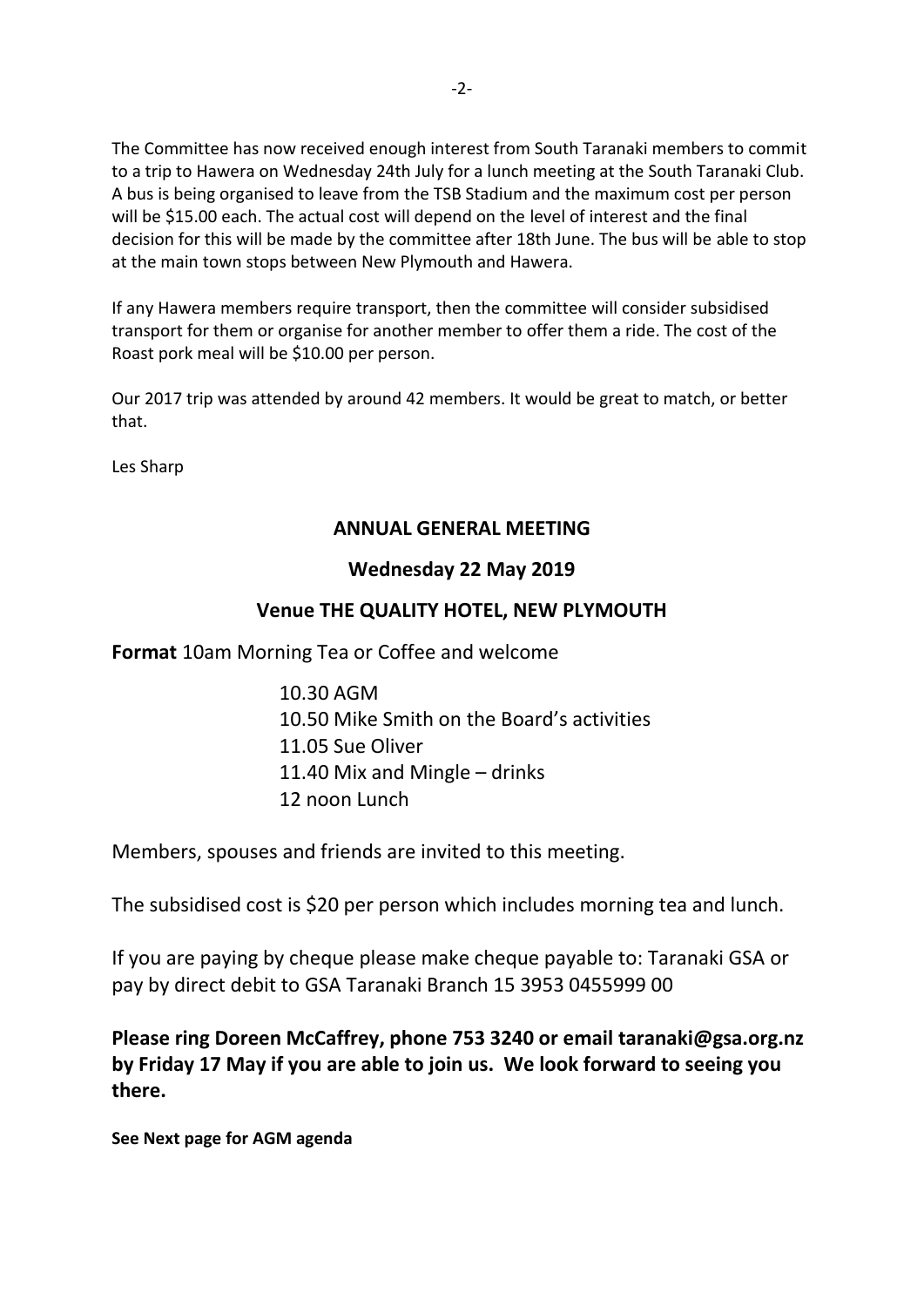## **AGENDA FOR ANNUAL GENERAL MEETING**

Apologies and a minute's silence for those who have died during the year.

Minutes of 2018 AGM Matters arising

Chairman's Report Matters arising

Financial Report Matters arising

## **Election of Officers**

| Chairman             | Les Sharp                                  |  |
|----------------------|--------------------------------------------|--|
| <b>Vice Chairman</b> | Ian McKillop                               |  |
| Committee            | Rosalie Rangi                              |  |
|                      | John Schicker                              |  |
|                      | Alex Fahey                                 |  |
|                      | Dennis Salisbury                           |  |
|                      | and Denyse Salisbury (all sitting members) |  |
|                      |                                            |  |

#### **Membership**

Our current membership is 536. Sadly 23 members have died since our 2018 AGM and we have welcomed 11 new members, some of whom have transferred from other branches.

#### **Early notice**

The Christmas meeting will be held on the 27 November 2019

#### **South Taranaki meeting**

Please contact Doreen by 10 July if you are able to come to this meeting which will be on the 24 July.Also advise if you require transport. **Thank You**